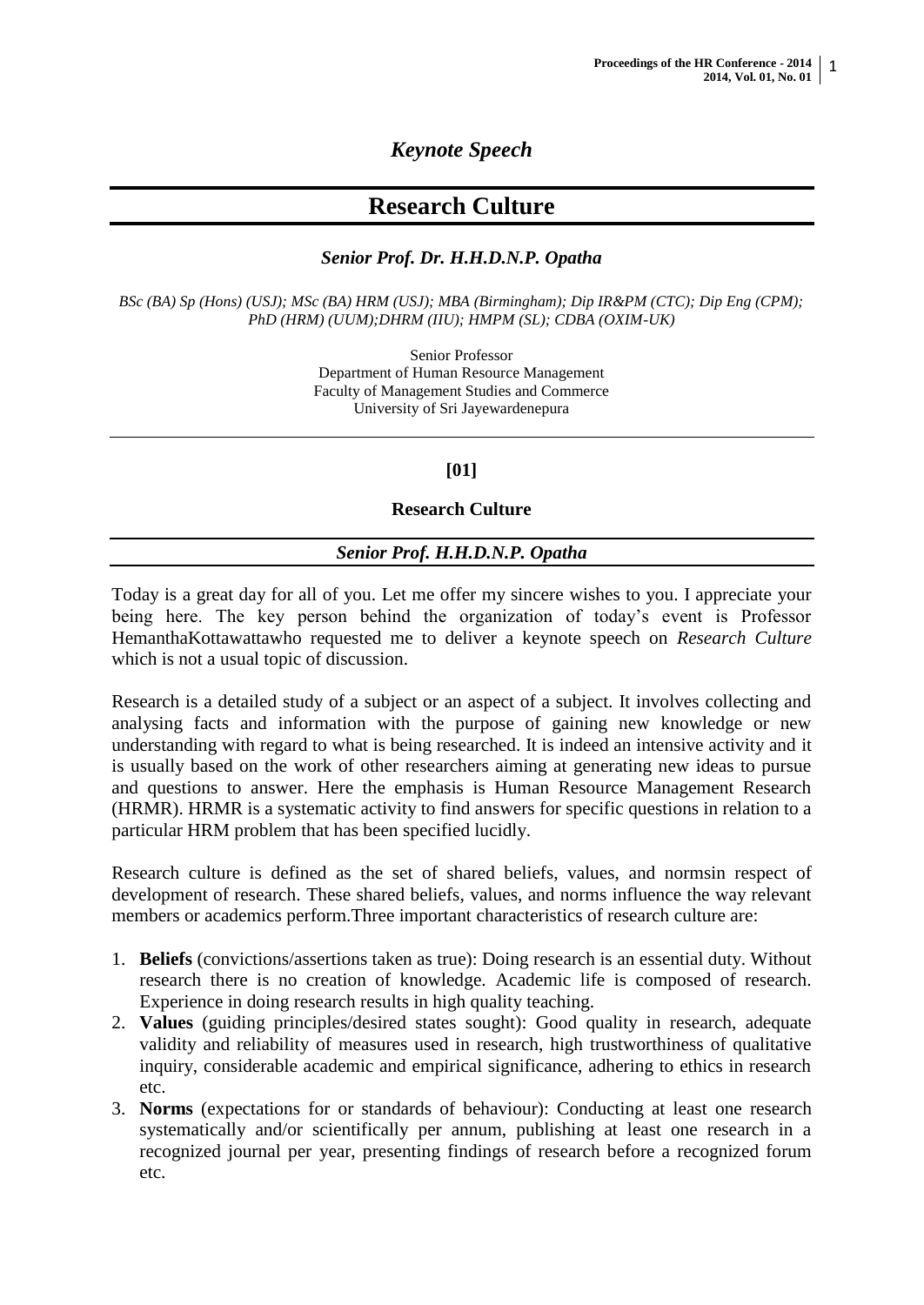See the following Figure which shows three dimensions of research culture.



Figure-1: Three Dimensions of Research Culture

What is the importance of research culture? The Pali tenet "VijjaUppathtamSetta" (of things that arise knowledge is the greatest) is one of the most popular statements about our university, University of Sri Jayewardenepura. Hence the need of creating, storing, and disseminating knowledge is of utmost importance. Indeed, research culture will contribute immensely to create, store, and disseminate knowledge. Understanding the below mentioned five reasons for doing research indicates the importance of research culture to a significant extent.

- 1. To find out the truth that is hidden or which has not yet been discovered in relation to aspects of HRM.
- 2. To expand the existing body of knowledge of HRM.
- 3. To understand the basic everyday phenomena which need to be handled in managing people at work in an organisation.
- 4. To provide a good basis for right HRM decision making.
- 5. To generate empirical support to a theory of HRM.

Research culture is indeed important as it affects research and teaching behaviour in an organization, particularly in an academic organization or an academic department. It has a significant influence on thinking, feelings and behaviours of academic employees in a particular department/faculty/university. Also it has a direct impact on academic employees' job performance. Many universities owe their success to a conducive and strong research culture. Research culture can powerfully shape an academic department's long-term success.

In fact research culture does several important specific functions in an academic department.

- *1. Research culture provides a sense of identity for academics of the department.* A strong research culture makes academic members of an organization feel that they belong to a particular group. It has beliefs and values which make academics of a department feel that they are different from others.
- *2. Research culture reminds academics about the university's strategic needs (vision, mission and goals) and generates their commitment to them.* Members of an organizaion may find it difficult to go beyond thinking of their own interests. A strong research culture makes members undertand that the organization's interests are superior to personal interests and reminds members about the need of striving for accomplisment of strategic needs of the organization. The strong culture generates members' commitment to the strategic needs of the organization to a significant extent.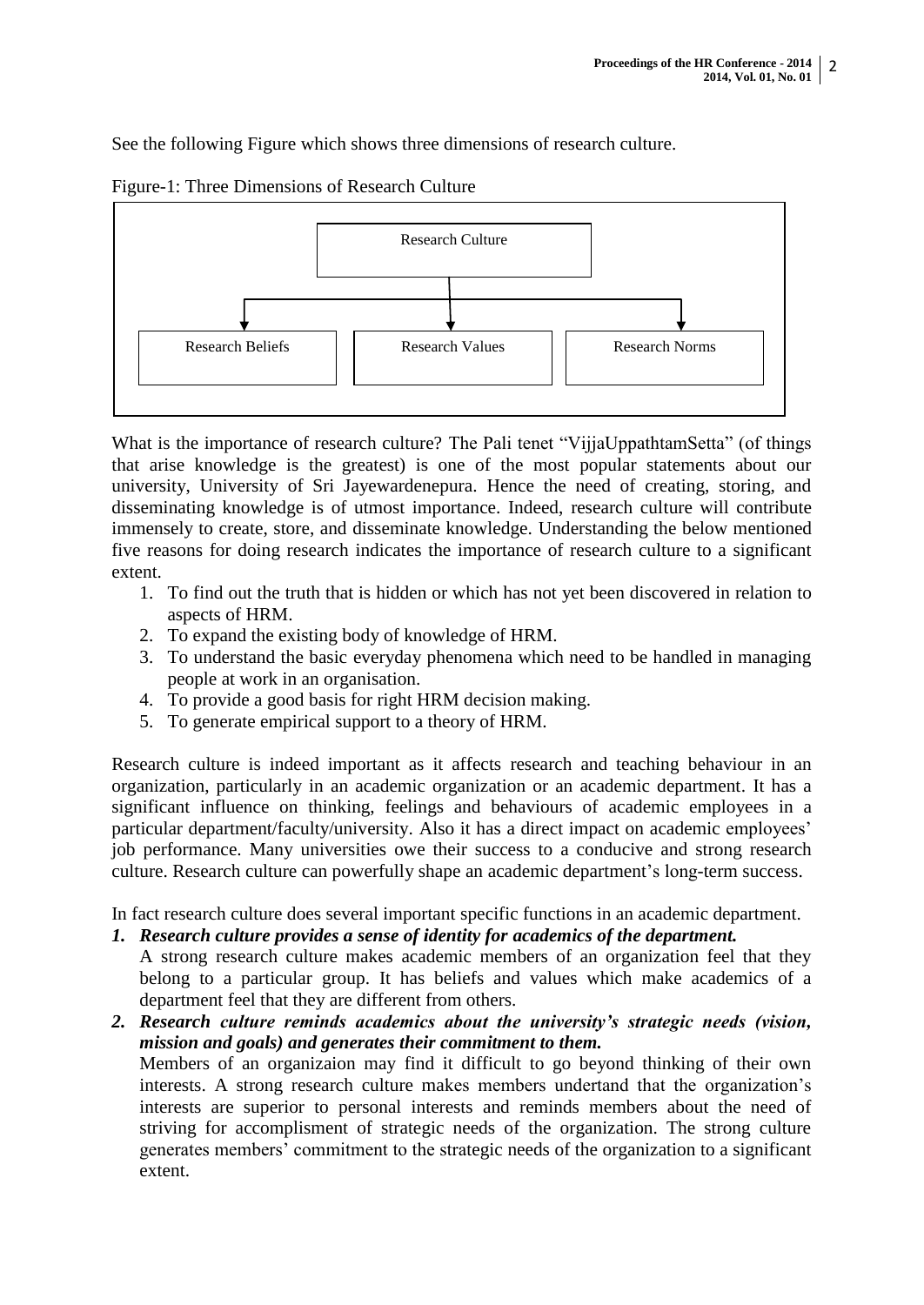## *3. Research culture specifies and reinforces acceptable behaviour.*

Beliefs, values and norms teach members including newcomers regarding what they should do (appropriate standards of beaviour). A strong research culture gives specific guidance regarding how members are expected to behave on the academic arena.

### *4. Research culture controls attitudes and behaviour of members.* Culture serves a sense-making and control mechanism guiding and shaping the attitudes and behaviour of members. A strong research culture provides a set of core values and implicit rules that govern research behaviour of members.

The above mentioned four functions highlight the importance of research culture. Figure-2 presents these specific functions of research culture.



Figure-2: Specific Functions of Research Culture

What is the relationship between research culture and our primary mission? We are committed to prepare our students for meaningful professional and personal lives. We are committed to provide superior value in our services and products on a continuing basis. We are responsible for the Government that provides funds to the Department. Funds belong to the public generally. The Government and the general public expect efficiency and effectiveness from us. We strive for efficiency and effectiveness in our business of educating future managers and scholars in HRM today.We respect the individuality/uniqueness of each academic and foster an environment that encourages, values and recognises creativity and innovation.We are dedicated to value professional growth of academics and freedom of intellectual thought and expression. Research culture will in fact play a key role in fulfilling our mission.

What are the human resource requirements for creating and enhancing a research culture? I am in the view that there are four categories of human resource requirements, i.e. research competencies, research attitude, research behaviours and research results. Though these major types of research human resource requirements are related they can be distinctly treated. Figure-3 shows these requirements and relevant dimensions.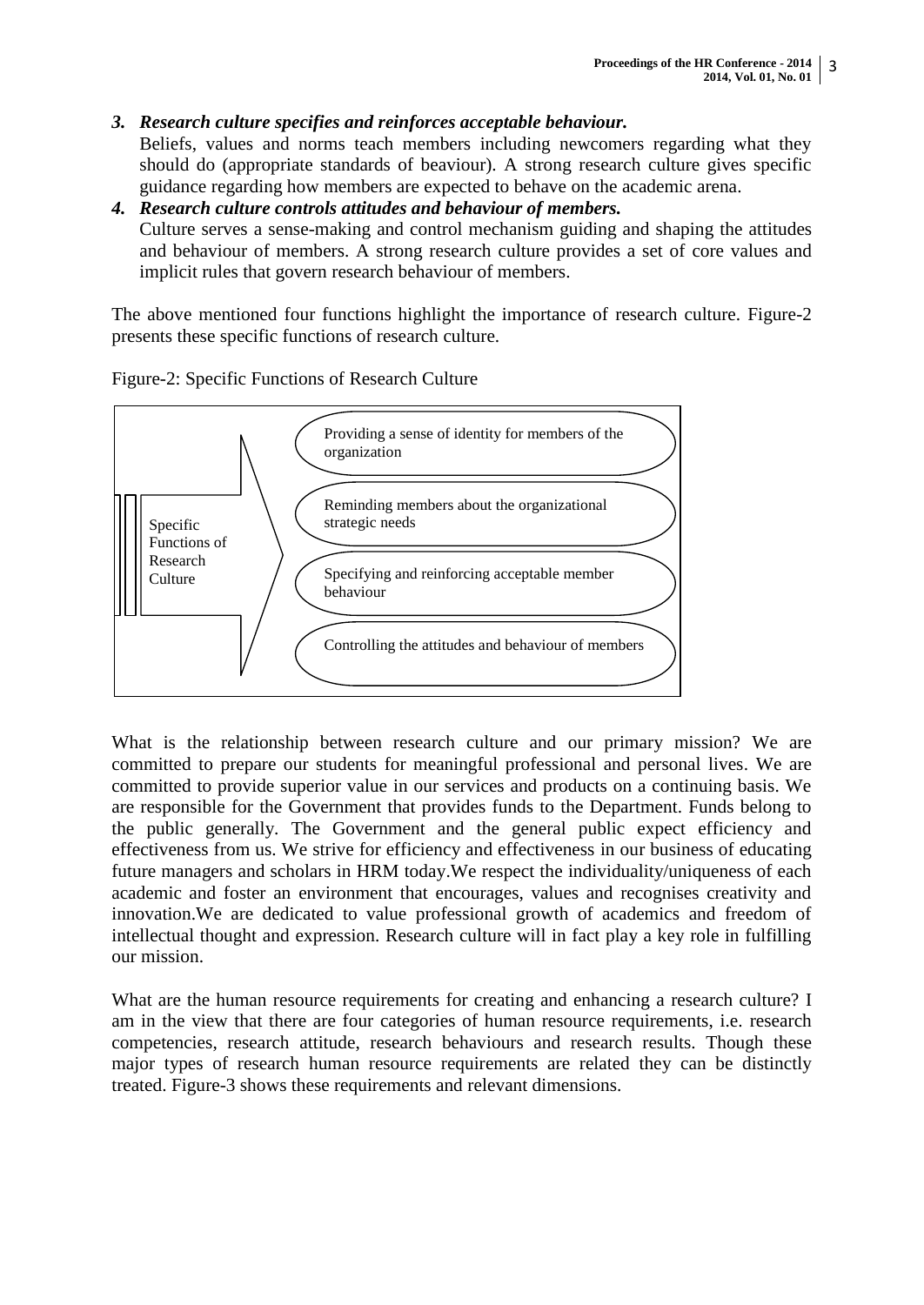

Figure-3: Research Human Resource Requirements

Academic member is required to possess a sufficient amount of knowledge and skills in respect of researching and without the relevant knowledge and skills (competencies) it is not possible for the member to become a good researcher. Also the member needs to have a right attitude of researching. Right attitude means appropriate beliefs (cognitive), feelings (affective) and intention to behave (behavioural) with regard to researching, and it should be identical to the one given in Exhibit-1.

Exhibit-1: An Illustration of Right Attitude

Cognitive: I believe in Researching. It is very important for creating and disseminating knowledge. It deals with collecting and analysing facts and information with the purpose of gaining new knowledge or new understanding with regard to what is being researched. I will be able to lead a very happy academic life by engaging in Researching.

Affective: I feel positively about the need of Researching. I like to working in Researching. I feel happy when I think and talk about Researching.

Behavioural: I intend to be a serious contributor to Researching. I will be in Researching. I hope to live with Researching. I am going to be a serious researcher.

A critical human resource requirement for creating and enhancing a research culture is researchbehaviour one dimension of which is research organizational citizenship behaviour that is defined as the extent to which the member engages in positive actions aimed at helping the university/department as a whole to achieve research culture. These actions do not become a part of formal job requirements. They primarily represent voluntary research actions. Examples of such actions:

- Read for an additional research degree to do a serious research.
- Undertake supervising research students voluntarily.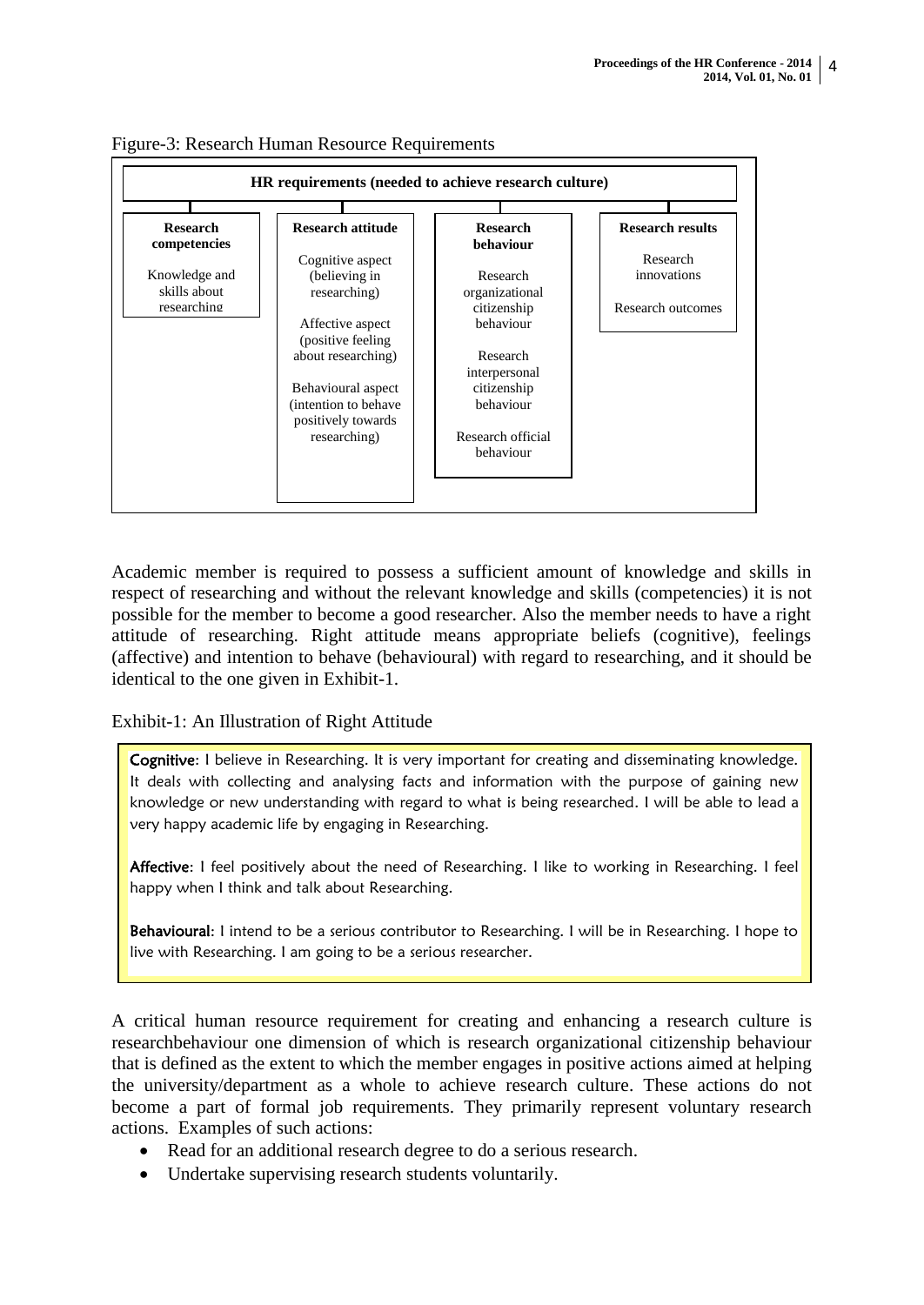- Accept and perform reviewing of research papers done by others whenever possible.
- Undertake editing research work done by others.
- Perform coordinating research degree programmes without expecting any financial or other gains leading to get promotions.
- Organize research events without any financial gain.
- Serve as a chair or co-chair for a research conference.
- Serve as a chairperson for research sessions at research conferences.
- Serve as a careful listener to a research presentation and give constructive criticisms.
- Perform activities involved with publishing a research journal, research proceedings, or a book of abstracts.

Another dimension of research behaviour is research interpersonal citizenship behaviour that is defined as the extent to which the member engages in positive actions aimed at helping specific co-members to do their research work. These actions are not a part of formal job requirements and represent voluntary helps given by the member to other members at the similar level (peers) to become researchers or perform their research work. Examples of such actions:

- Stimulate others to become researchers.
- Answer questions asked by others about researching positively.
- Teach others about how to do research.

Research official behaviour is the third dimension of research behaviour and it is defined as the extent to which the member engages in official duties assigned by the superior with regard to researching. This engagement is not a voluntary one and it is an official requirement to be met by the member. The member is paid for this behaviour. Such duties include teaching courses on research methodology, doing supervision of research work done by students assigned by the Head of the department etc.

Research results are outcomes or outputs which are research-related. Research results are defined as the extent to which the member has produced research outcomes. Research results have the following two dimensions:

- 1. Research innovations: new research initiatives, new solutions for conducting research, new solutions for evaluating research work, new schemes for management of research supervision etc.
- 2. Research outcomes: number of hours of research supervision, number of research studies done, number of research papers published, number of abstracts published, quality of research papers, number of research based books published, number of research papers reviewed, number of journals published, number of research works edited etc.

Considering the above mentioned research human resource requirements, a concept is introduced namely Employee Research Performance of Job. It is defined as the extent to which a particular member has engaged in behaviours (actions and activities) and produced results in respect of researching during a particular period of time. Research competencies and research attitude are viewed as employee research inputs and research behaviour and research results are viewed as Employee Research Performance of Job which contributes to Research Organizational Performance meeting the creation and enhancement of research culture to a significant extent. See Figure-4.